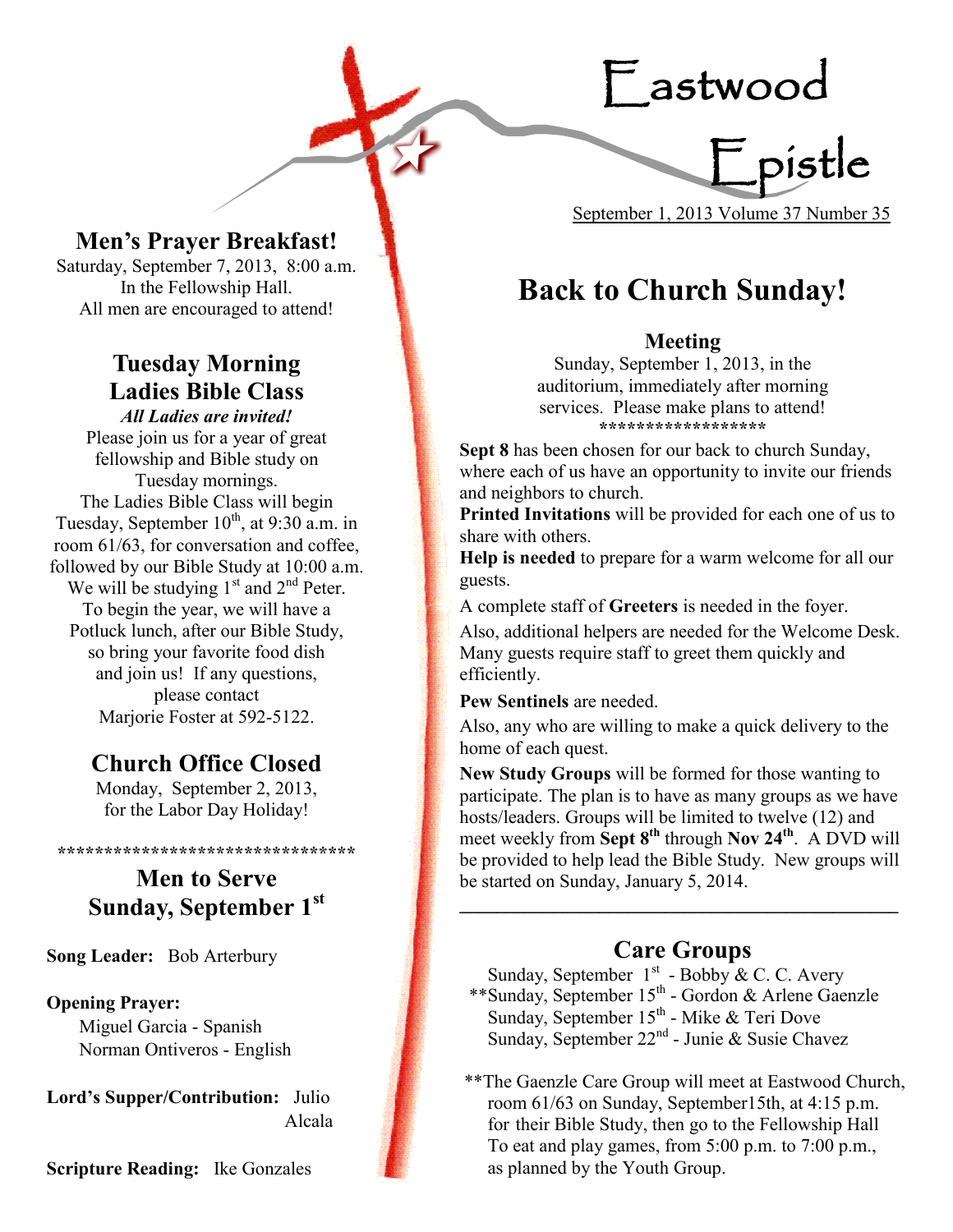# *Together*

**How often have we heard it said, "I love Jesus, but don't like the church."** Those who hold this idea are seeking salvation without commitment. Commitment to Jesus and to His Bride, Kingdom, Church.

When you think about it, it is funny in a strange way, ironic. The church is the community or family of God. We have more in common with this family than any other group in the world, or at least we should. How could we prefer the company of our bowling partner or golfing buddy or neighbor or even blood family than the company of those with whom we will spend eternity? Those who have made the same statement of faith and pledged to obey God are the most wonderful people in the world, including us.

Since we are human, it is crucial we make connection with others who have been born again. We empathize with the struggles that each of us are going through. We can help one another in the Christian walk.

Hence, the question arises, what am I doing to create community or family with my fellow disciples? If you were a 21 year old single and saw an attractive person of the opposite sex, would you hide in the corner and say, "if I'm going to have a date, I'll stay here until I'm asked."

How is it any different when we hide from fellow disciples or rush out before someone can catch us? Get up and go talk to someone. Make yourself get involved in activities that bless the church and connect you with others. Family, community will happen when we make it happen.

*Charles M Clodfelter*

#### **www.eastwoodchurchofchrist.org**

| <b>Schedule of Services</b> |                    |             |
|-----------------------------|--------------------|-------------|
| Sunday                      | Tuesdav            | Wednesday   |
| Bible Class - 9:00 A.M.     | Ladies Bible Class | Bible Study |
| Worship - 10:00 A.M.        | $10:00$ A.M.       | 7:00 P. M.  |

**Area TV Programs**

Fridays: 7:00 P.M. Channel #38 (Cable Channel #16) Sundays: 5:00 A.M. Inspiration Channel (Channel #364 Direct TV)

## **Thank You**

Dear Eastwood,

Thank you for keeping my sister, Juana Rita Gardea, in your prayers. Love, Celia Perez

Dear Eastwood,

My son-in-law, Victor Presto, was diagnosed with cancer but it was caught in time and he is being treated successfully. Thank you for your prayers! Maggie Rodriguez

#### **Our Sympathy**

We extend our heartfelt sympathy to the Birdine family on the death of Yolanda's cousin, Anthony Keith Franklin, who was in a biking accident and passed away on Friday, August 23, 2013. Anthony Keith Franklin resided in Oklahoma City, OK.

Please keep the family in your prayers.

❖ ❖ ❖ ❖ ❖ ❖ ❖ ❖ ❖ ❖ ❖ ❖ ❖ We extend our sincere sympathy to the Potter Family on the death of Cherry's step-brother, Jesse Marley, who passed away Friday, August 23, 2013. There will be a Memorial service in Andrews, TX. Please keep the family in your prayers.

## **Wednesday Night Out (WNO)**

Due to poor attendance at WNO, the Elders have decided to cancel WNO for the coming year. We may start again the following year, depending on the number of requests we receive. We thank all of the WNO teams for their tireless participation. May God bless you for your hard work!

## **Eastwood Game Night**

We encourage you to join us on Sunday, September  $15<sup>th</sup>$ , from 5:00 p.m. to 7:00 p.m., for an Eastwood Game Night. There will be board and card games galore. We ask everyone to bring finger food. Come join us for great fun and great food!

## **The Children's Home of Lubbock Dollar Days 2013**

For more information go to e-mail address: www.childshome.org

**Sunday, September 1, 2013 Speaker** - Charles Clodfelter **Sermon Topic** - *Revelation: Heaven* **Scripture** - Revelation 21:1-4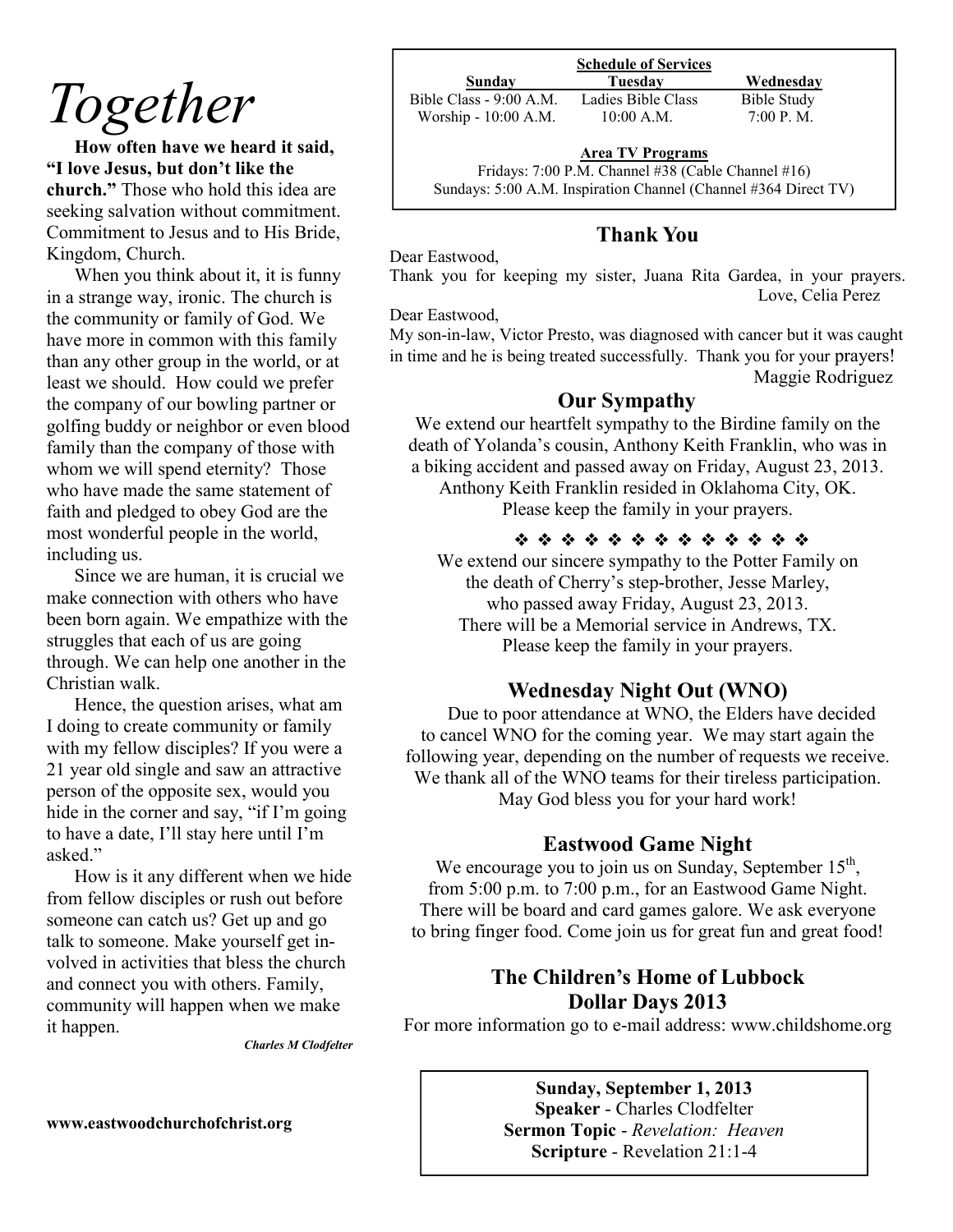

It's time again! For school to start all over. The English, Citizenship, and Computer classes are getting ready to roll for another three months. We are in need of a Second Level and a Conversation Class teachers, for Mondays and Wednesdays, from 8:00 p.m. to 9:00 p.m. The commitment is for three months, starting Wednesday, September  $4<sup>th</sup>$  through Wednesday, November  $20^{\text{th}}$ .

Our need for the morning class is a Level 1 and Conversation teachers. Commitment is for Tuesdays and Fridays from 11:00 a.m. - 12:00, Noon, for three months from Friday, September 6<sup>th</sup> through Tuesday, March 19<sup>th</sup>.

 If you're new in the area and are curious on what the English school is all about, give us a call and we would love to tell you all about it. Just a little information I know you'll appreciate. The very first classes were held in Juarez on March 1997. The very first generation teachers were: Gordon & Arlene Gaenzle, Fran Riley, Irma Adame and Liza Hartman. Those standing for the next generation were: Maria Azcuaqa (now Spraque), Teri Dove, Wes Hartman, Abel Hernandez, Amelia Holen and Jim Jenkins.

We've come a long way. Many have heard the Gospel. Purpose is being fulfilled, thank God. I'll be waiting for your call! Paul.  $\overline{\phantom{a}}$  , and the contract of the contract of  $\overline{\phantom{a}}$ 





## *Happy Birthday!*

September 1 - Jeremy Masters September 2 - Amabilia Payen

- September 2 Stacey Riggs
- September 2 Mark Enriquez

September 5 - Kathleen Murrah

September 6 - Brenda Alcala

September 7 - Sarinah Hernandez

#### *Happy Anniversary!*

September 3 - Derrell & Nena Barrington September 4 - Stephen & Janice Masters





**Nursery Helpers for Sunday, September 1st**  Amanda Thomas and Kelly Riggs

## **Women of Ministry**

Dear Brothers and Sisters in Christ, Thank God and for all your prayers and your generosity in support of Missions and Women's Ministry. I'm back thanks be to Jesus Christ. In a month's time, (July 11 - August 11) there were two Vacation Bible Schools (VBS), directed and coordinated in Zacatecas and Campeche, MX. Between Vacation Bible Schools, I fellowshipped with church members in Leon and Guanajuato, Mexico. While visiting church of Christ members in Guanajuato. I was asked to give a woman's class regarding "missions and fundraising for the church activities". In Cd Del Carmen, I also helped in the women's class presented by Carla Borja-Lowe of Ft Worth. She attends the church of Christ in Arlington, TX. The following is a brief report of the Mission Outreach I participated in:

*Fresnillo. Zacatecas:* 50 children attended Rancho Avalanche VBS. Although it was not part of the VBS schedule, a sack lunch was given to the children who attended, as it was deemed necessary. My heart was touched when a child said of a meal "It was the best sandwich ever!" There were church members who also helped the VBS to plan out. They were from Chiapas, Mexico DF, Ciudad Del Carmen, Leon, Fresnillo and Ft Worth, TX.

*Guanajuato, Guanajuato:* 8 women attended the woman's classes given by myself (Phil. 4-13).

*Cuidad Del Carmen:* 48 women participated in a two day Women's Class.

*Cuidad Del Carmen:* 64 children participated in Rancho Avalanche VBS. There were two Baptisms in Cd. Del Carmen: Carla of Chiapas, Mexico and Itzel from Cuidad Del Carmen, Mexico. Itzel was an elder's niece. A second niece, reconciled with the church and members.

These are all possible when international congregations join together from our own EL Paso, Ft Worth, Fresnillo, Chiapas, Mexico DF, Ciudad Del Carmen and Islaguada. Thank you and God bless! This mission was worthwhile in evangelizing and bringing visiting children and parents to church the Sunday after the VBS. As a result, the Leon church of Christ members are asking for a VBS next year. Love. Margaret Lee